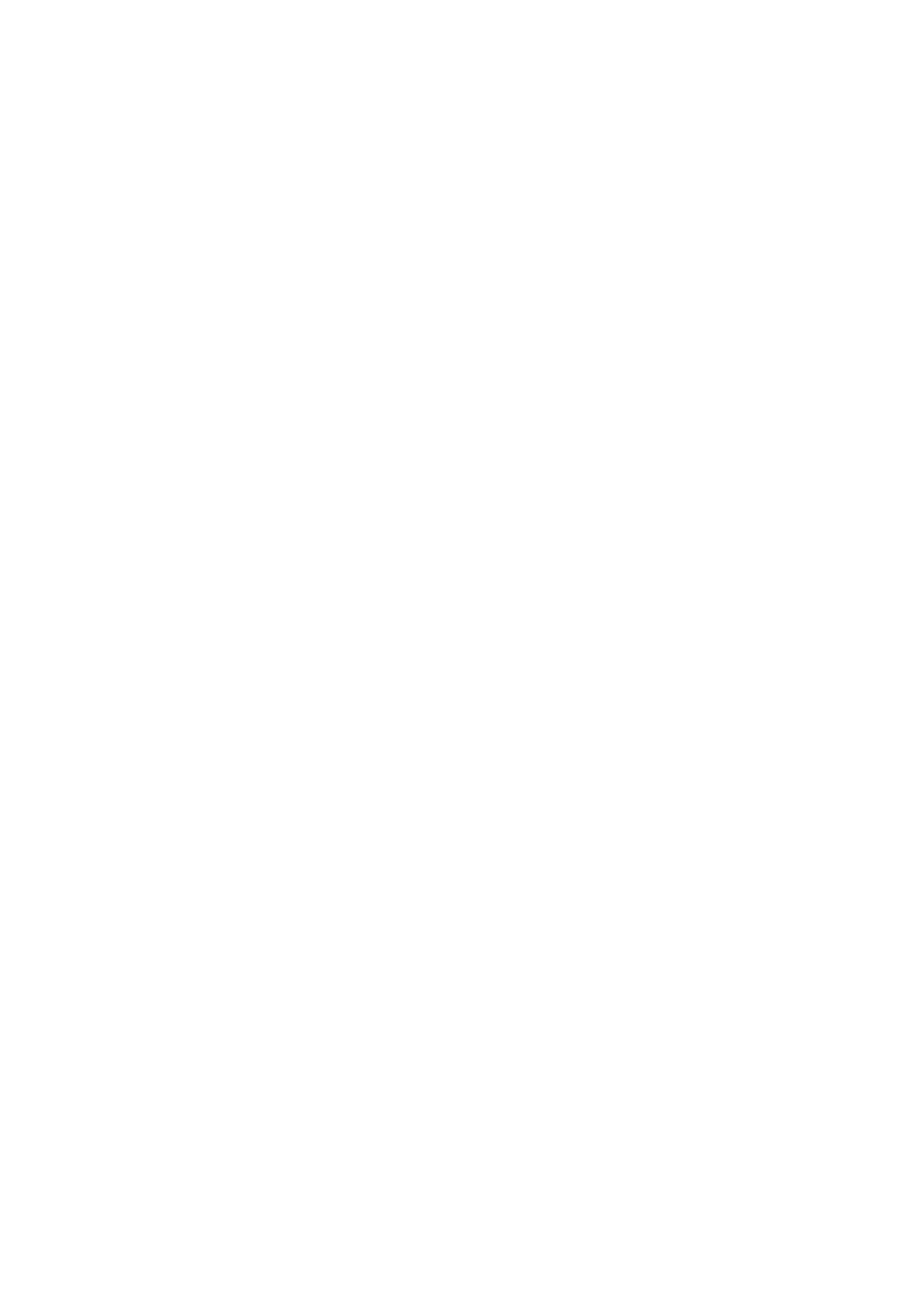# **RULES OF PROCEDURE FOR THE ASCOBANS ADVISORY COMMITTEE**

*As amended at the 9th ASCOBANS Advisory Committee meeting 10 - 12 June 2002 Hindås, Sweden*

# **PART I**

### **DELEGATES, OBSERVERS, SECRETARIAT**

# **Rule 1: Delegates**

- (1) A Party to the Agreement (hereafter referred to as a 'Party')<sup>1</sup> shall be entitled to appoint one member of the Advisory Committee (thereafter referred to as a Committee Member) and such advisers as the Party may deem necessary.
- (2) The voting rights of the Parties shall be exercised by the Committee Member. In the absence of the Committee Member, an adviser may be appointed by the Committee Member to act as a substitute over the full range of the Committee Member's functions.

# **Rule 2: Observers**

- (3) All non-Party Range States and Regional Economic Integration Organisations bordering on the waters concerned may send observers to the meeting, who shall have the right to participate but not to vote.2
- (4) Any body or individual qualified in cetacean conservation and management may request admittance to plenary sessions of the Advisory Committee. Appropriate written applications for attendance should be received by the Secretariat at least 60 days before any Committee meeting, and circulated to Parties by the Secretariat forthwith. Parties shall inform the Secretariat of their acceptance or rejection of all applications no less than 30 days before that meeting. An applicant shall be permitted to attend as non-voting observer, if two-thirds of the Parties accept their application. Decisions on whether such bodies or individuals may attend Committee meetings should take into account possible seating limitations. Information on limitations of the venue shall be provided to the Secretariat by the host in time for circulation with any applications received
- (5) The Advisory Committee may, as appropriate, invite any other body or individual qualified in cetacean conservation and management to participate in a meeting. Such persons shall not have the right to vote.
- (6) Seating limitations may require that no more than two observers from any non-Party State or body be present at sessions of the Advisory Committee.

# **Rule 3: Credentials**

 $\overline{a}$ 

- (7) Each contracting Party shall appoint a Committee Member and alternate, when appropriate, to the Advisory Committee, who shall represent the Party. Contracting Parties shall submit the names of these delegates to the Secretariat through their coordinating authorities by the start of the Meeting.
- (8) The appointed Committee Member or alternate shall be available for consultation inter-sessionally.

<sup>&</sup>lt;sup>1</sup> See Agreement, paragraph 1.2, sub-paragraph (e), and paragraphs 8.4 and 8.5. A Party is a Range State or a Regional Economic Integration Organisation which has deposited with the United Nations Headquarters by 27 August 1994 its consent to be bound by the agreement.

 $2$  See Agreement, paragraph 6.2.1.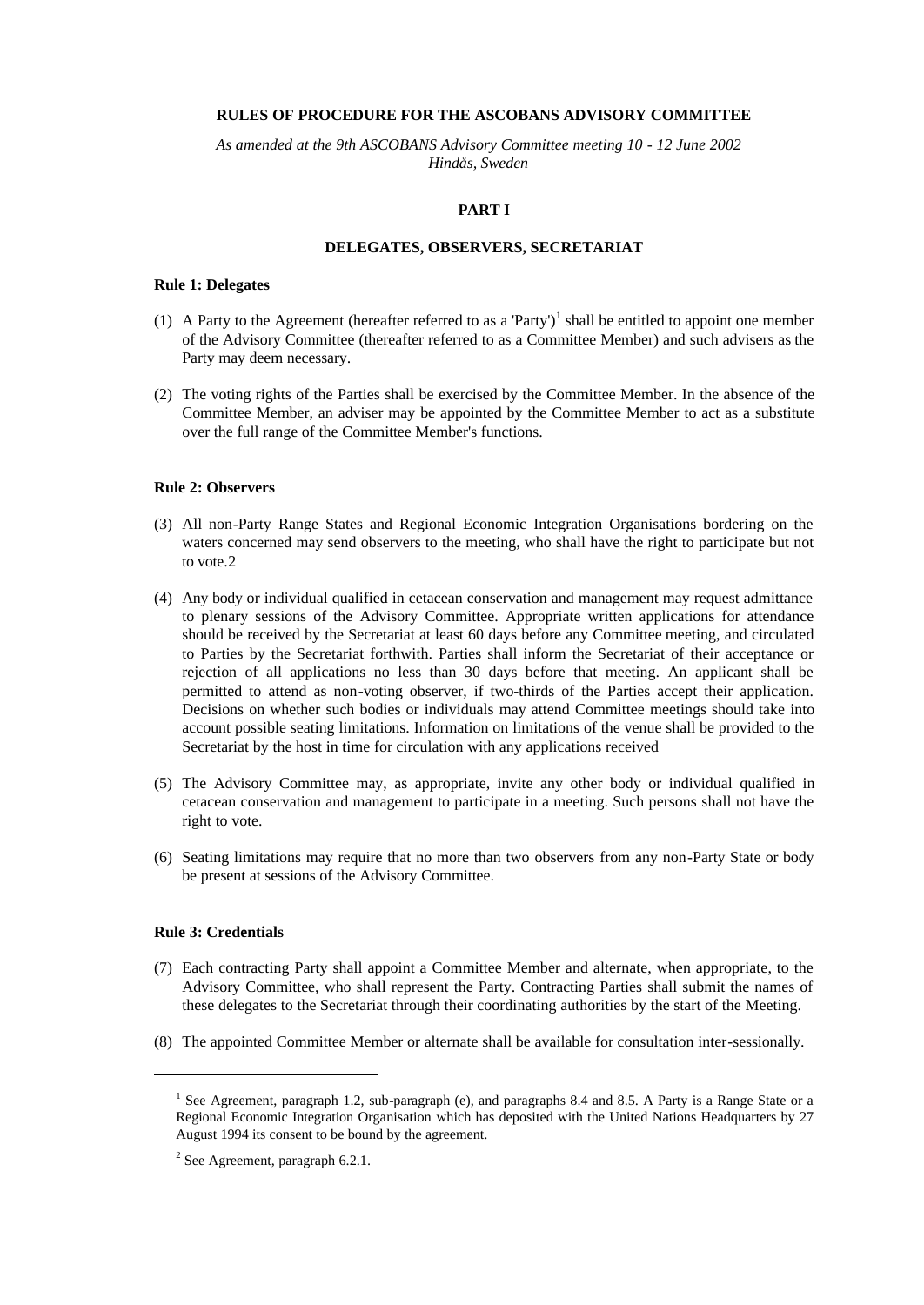### **Rule 4: Secretariat**

Unless otherwise instructed by the Parties, the Secretariat shall service and act as secretariat for the Advisory Committee at its meetings.

# **PART II**

#### **OFFICERS**

### **Rule 5: Chairpersons**

- (1) The Advisory Committee shall, at its first session, elect a Chairperson from among the Committee Members, and a Vice-chairperson from the Committee Members or their advisers.
- (2) The Chairperson and Vice-chairperson of the Advisory Committee shall hold office until the first meeting of the Advisory Committee following each Meeting of Parties. The Chairperson and Vice-chairperson may be nominated for re-election at the end of a term of office. In the event of the election of a new Chairperson or Vice-chairperson, the Advisory Committee shall elect these persons from among the Committee Members or their advisers.

# **Rule 6: Presiding Officer**

- (1) The Chairperson shall preside at all meetings of the Advisory Committee.
- (2) If the Chairperson is absent or is unable to discharge the duties of Presiding Officer, the Vice-Chairperson shall deputize.
- (3) In the event that both the Chairperson and the Vice-Chairperson are absent or unable to discharge the duties of Presiding Officer, the appointed Committee Member of the Party hosting the Meeting shall assume these duties.
- (4) The Presiding Officer may vote.

### **PART III**

# **RULES OF ORDER AND DEBATE**

## **Rule 7: Powers of Presiding Officer**

- (1) In addition to exercising powers conferred elsewhere in these Rules, the Presiding Officer shall at Advisory Committee meetings:
	- (a) open and close the sessions;
	- (b) direct the discussions;
	- (c) ensure the observance of these Rules;
	- (d) accord the right to speak;
	- (e) put questions to the vote and announce decisions;
	- (f) rule on points of order; and
	- (g) subject to these Rules, have complete control of the proceedings of the Meeting and the maintenance of order.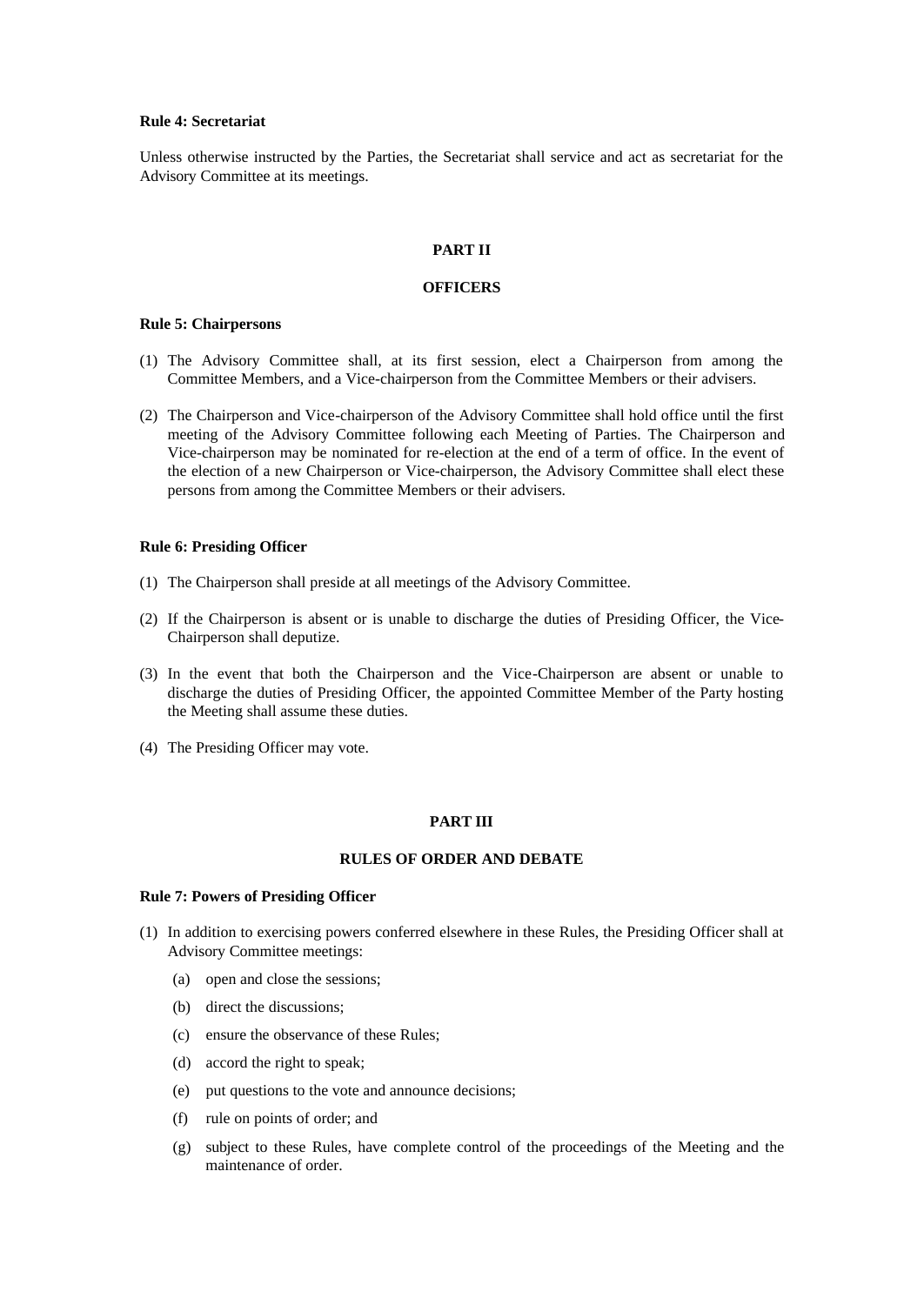- (2) The Presiding Officer may, in the course of discussion at a meeting, propose:
- (a) time limits for speakers;
- (b) limitation of the number of times the members of a delegation or observers from a State which is not a Party or a Regional Economic Integration Organisation, or from any other body, may speak on any question;
- (c) the closure of the list of speakers;
- (d) the adjournment or the closure of the debate on the particular subject or question under discussion;
- (e) the suspension or adjournment of any session; and
- (f) the establishment of drafting groups on specific issues.

### **Rule 8: Right to Speak**

- (1) The Presiding Officer shall call upon speakers in the order in which they signify their desire to speak, with precedence given to the Committee Members.
- (2) A Committee Member, adviser or observer may speak only if called upon by the Presiding Officer, who may call a speaker to order if the remarks are not relevant to the subject under discussion.
- (3) A speaker shall not be interrupted, except on a point of order. The speaker may, however, with the permission of the Presiding Officer, give way during his speech to allow any participant or observer to request elucidation on a particular point in that speech.

# **Rule 9: Procedural Motions**

- (1) During the discussion of any matter, a Committee Member may rise to a point of order, and the point of order shall be immediately, where possible, decided by the Presiding. Officer in accordance with these Rules. A delegate may appeal against any ruling of the Presiding Officer. The appeal shall immediately be put to the vote, and the Presiding Officer's ruling, shall stand unless a majority of the Parties present and voting decide otherwise. A delegate rising to a point of order may not speak on the substance of the matter under discussion, but only on the point of order.
- (2) The following motions shall have precedence in the following order over all other proposals or motions before the Meeting:
- (a) to suspend the session;
- (b) to adjourn the session;
- (c) to adjourn the debate on the particular subject or question under discussion;
- (d) to close the debate on the particular subject or question under discussion.

### **Rule 10: Arrangements for Debate**

- (1) The Meeting may, on a proposal by the Presiding Officer or by a Committee Member, limit the time to be allowed to each speaker and the number of times anyone may speak on any question. When the debate is subject to such limits, and a speaker has spoken for the allotted time, the Presiding Officer shall call the speaker to order without delay.
- (2) During the course of a debate the Presiding Officer may announce the list of speakers, and, with the consent of the Committee, declare the list closed. 'The Presiding Officer may, however, accord the right of reply to any individual if a speech delivered after the list has been declared closed makes this desirable.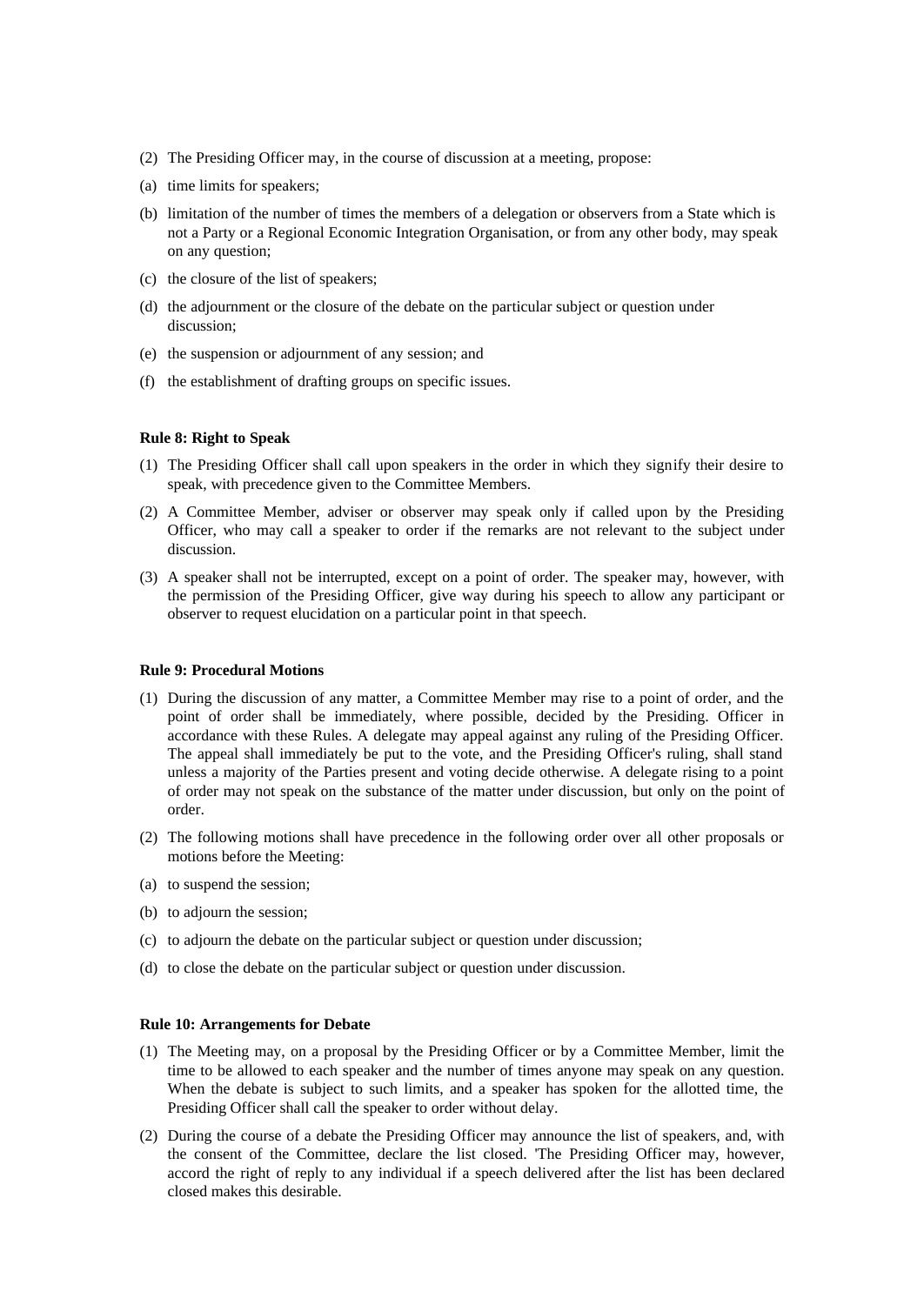- (3) During the discussion of any matter, a Committee Member may move the adjournment of the debate on the particular subject or question under discussion. In addition to the proposer of the motion, a Committee Member may speak in favour of, and a Committee Member of each of two Parties may speak against the motion, after which the motion shall immediately be put to the vote. The Presiding Officer may limit the time to be allowed to speakers under this Rule.
- (4) A Committee Member may at any time move the closure of the debate on the particular subject or question under discussion, whether or not any other individual has signified the wish to speak. Permission to speak on the motion for closure of the debate shall be accorded only to a Committee Member from each of two Parties wishing to speak against the motion, after which the motion shall immediately be put to the vote. The Presiding Officer may limit the time to be allowed to speakers under this Rule.
- (5) During the discussion of any matter a Committee Member may move the suspension or the adjournment of the session. Such motions shall not be debated but shall immediately be put to the vote. The Presiding Officer may limit the time allowed to the speaker moving the suspension or adjournment of the session.

# **PART IV**

# **VOTING**

#### **Rule 11: Methods of Voting**

- (1) Without prejudice to the provisions of Rule 1, Paragraph 2, each Committee Member duly accredited according to Rule 3 shall have one vote.
- (2) The Committee shall normally vote by show of hands at a meeting, but any Committee Member may request a roll-call vote. In the event of a vote during an inter-sessional period, there will be a postal ballot.
- (3) At the election of officers, any Committee Member may request a secret ballot. If seconded, the question of whether a secret ballot should be held shall immediately be voted upon. The motion for a secret ballot may not be conducted by secret ballot.
- (4) Voting by roll-call or by secret ballot shall be expressed by "Yes", "No" or "Abstain". Only affirmative and negative votes shall be counted in calculating, the number of votes cast by Committee Members present and voting.
- (5) If votes are equal, the motion or amendment shall not be carried.
- (6) The Presiding Officer shall be responsible for the counting, of the votes and shall announce the result. The Presiding Officer may be assisted by the Secretariat. Inter-sessional voting by postal ballot will be co-ordinated by the Secretariat.
- (7) After the Presiding Officer has announced the beginning of the vote, it shall not be interrupted except by a Committee Member on point of order in connection with the actual conduct of the voting. The Presiding, Officer may permit Committee Members to explain their votes either before or after the voting, and may limit the time to be allowed for such explanations.

#### **Rule 12: Majority and voting procedures on motions and amendments**

- (1) All votes on procedural matters relating to the forwarding of the business of the meeting shall be decided by a simple majority of Parties.
- (2) Financial decisions within the limit of the power available to the Advisory Committee shall be decided by three-quarter majority among those Parties present and voting.
- (3) Amendments to the Rules of Procedure require a three-quarter majority among those present and voting.
- (4) All other decisions shall be taken by simple majority among Parties present and voting.